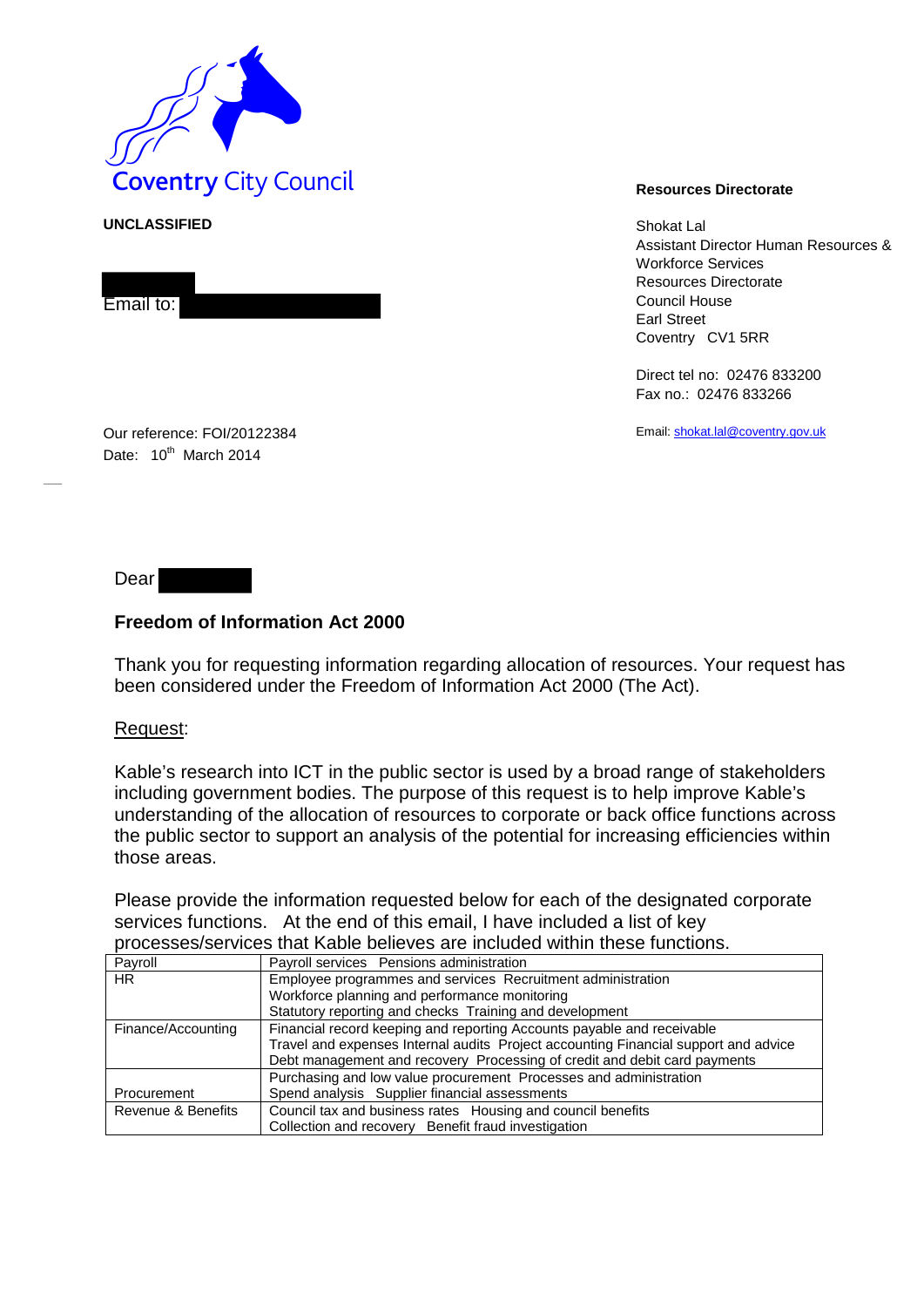## Response:

Please see attached spreadsheet

Please note, under the Re-Use of Public Sector Information 2005 Regulations you are free to use this information for your own use or for the purposes of news reporting. However, any other type of re-use under the Regulations, for example; publication of the information or circulation to the public, will require permission of the copyright owner and may be subject to terms and conditions. For documents where the copyright does not belong to Coventry City Council you will need to apply separately to the copyright holder. You have a right to make representations about the outcome or handling of your request – in the first instance this must be made in writing within 40 working days of the date of this letter, to the Council's Information Governance Team at:

Council House, Room 21a Lower Ground Floor Earl Street, Coventry. CV1 5RR [infogov@coventry.gov.uk](mailto:infogov@coventry.gov.uk)

If you have done this and are still dissatisfied, the Information Commissioner can be contacted at:

Information Commissioner's Office Wycliffe House Water Lane Wilmslow **Cheshire** SK9 5AF

Yours sincerely

Shokat Lal Assistant Director Human Resources & Workforce Services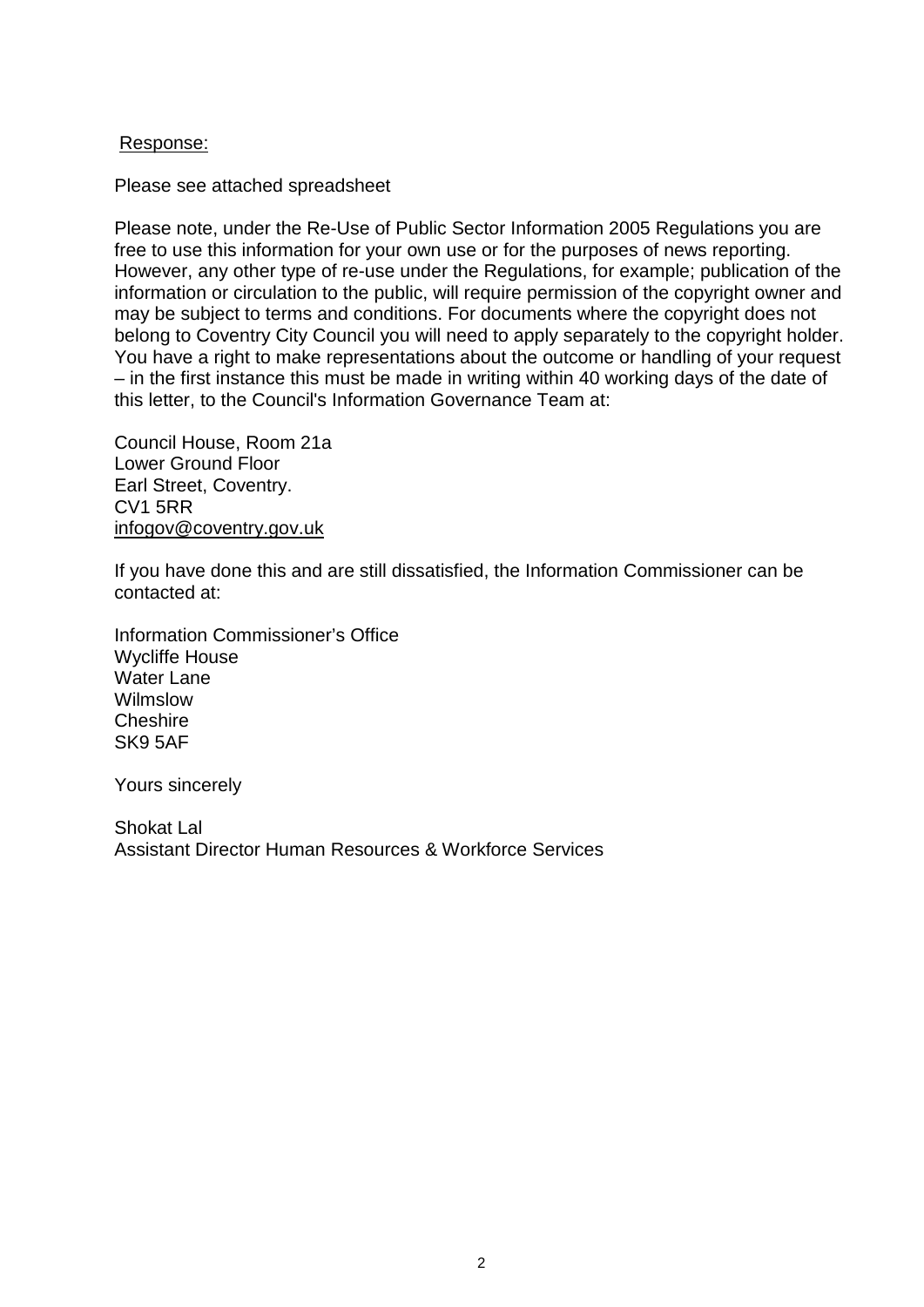| <b>FOI Response</b>                                                                                                                              | Payroll                                             | <b>HR</b>                    | <b>Finance &amp; accounting</b>                                                             | Procurement                    | <b>Revenue and</b><br>benefits |                                                          |
|--------------------------------------------------------------------------------------------------------------------------------------------------|-----------------------------------------------------|------------------------------|---------------------------------------------------------------------------------------------|--------------------------------|--------------------------------|----------------------------------------------------------|
| Number of FTE headcount (employed directly by your<br>organisation) dedicated to this function                                                   | 37<br>37                                            | 98<br>87                     | 146<br>129                                                                                  | 29<br>21                       | 234<br>189                     | Top figure Establishment<br>bottom actually filled posts |
| What is the annual budget for providing this<br>function?                                                                                        | 1,622,540                                           | 4,212,551                    | 4,732,891                                                                                   | 932,377                        |                                | 119,259,630 Revenue Budget exc. CEC's<br>and Income      |
| Please provide a breakdown of the annual costs as<br>you would usually present it. (e.g. by staff, software,<br>services)                        |                                                     |                              |                                                                                             |                                |                                |                                                          |
| Is any part of this service function provided by an<br>external supplier (i.e. not by your organisation)? If<br>so, please name the supplier(s). | <b>No</b>                                           | No                           | No                                                                                          | No                             | No                             |                                                          |
| What type of services do these suppliers provide?<br>(e.g. bureau service, shared service capability, full<br>outsourcing)                       | N/A                                                 | N/A                          | N/A                                                                                         | N/A                            | N/A                            |                                                          |
| Is any part of this service function shared with other<br>public sector organisations?                                                           | No - although Services are<br>sold to third parties | are sold to third<br>parties | No - although Services No - although Services<br>are sold to third parties Yes<br>(Schools) |                                | No                             |                                                          |
| If so, please indicate what is shared and with whom                                                                                              |                                                     |                              |                                                                                             | Head of<br>Procurement<br>post |                                |                                                          |

| <b>Function</b>               | <b>Includes</b>                               |  |  |  |
|-------------------------------|-----------------------------------------------|--|--|--|
| Payroll                       | Payroll services                              |  |  |  |
|                               | Pensions administration                       |  |  |  |
|                               | Employee programmes and services              |  |  |  |
|                               | Recruitment administration                    |  |  |  |
| <b>HR</b>                     | Workforce planning and performance monitoring |  |  |  |
|                               | Statutory reporting and checks                |  |  |  |
|                               | Training and development                      |  |  |  |
|                               | Financial record keeping and reporting        |  |  |  |
|                               | Accounts payable and receivable               |  |  |  |
|                               | Travel and expenses                           |  |  |  |
| Finance/Accounting            | Internal audits                               |  |  |  |
|                               | Project accounting                            |  |  |  |
|                               | Financial support and advice                  |  |  |  |
|                               | Debt management and recovery                  |  |  |  |
|                               | Processing of credit and debit card payments  |  |  |  |
|                               | Purchasing and low value procurement          |  |  |  |
| Procurement                   | Processes and administration                  |  |  |  |
|                               | Spend analysis                                |  |  |  |
|                               | Supplier financial assessments                |  |  |  |
|                               | Council tax and business rates                |  |  |  |
| <b>Revenue &amp; Benefits</b> | Housing and council benefits                  |  |  |  |
|                               | Collection and recovery                       |  |  |  |
|                               | Benefit fraud investigation                   |  |  |  |